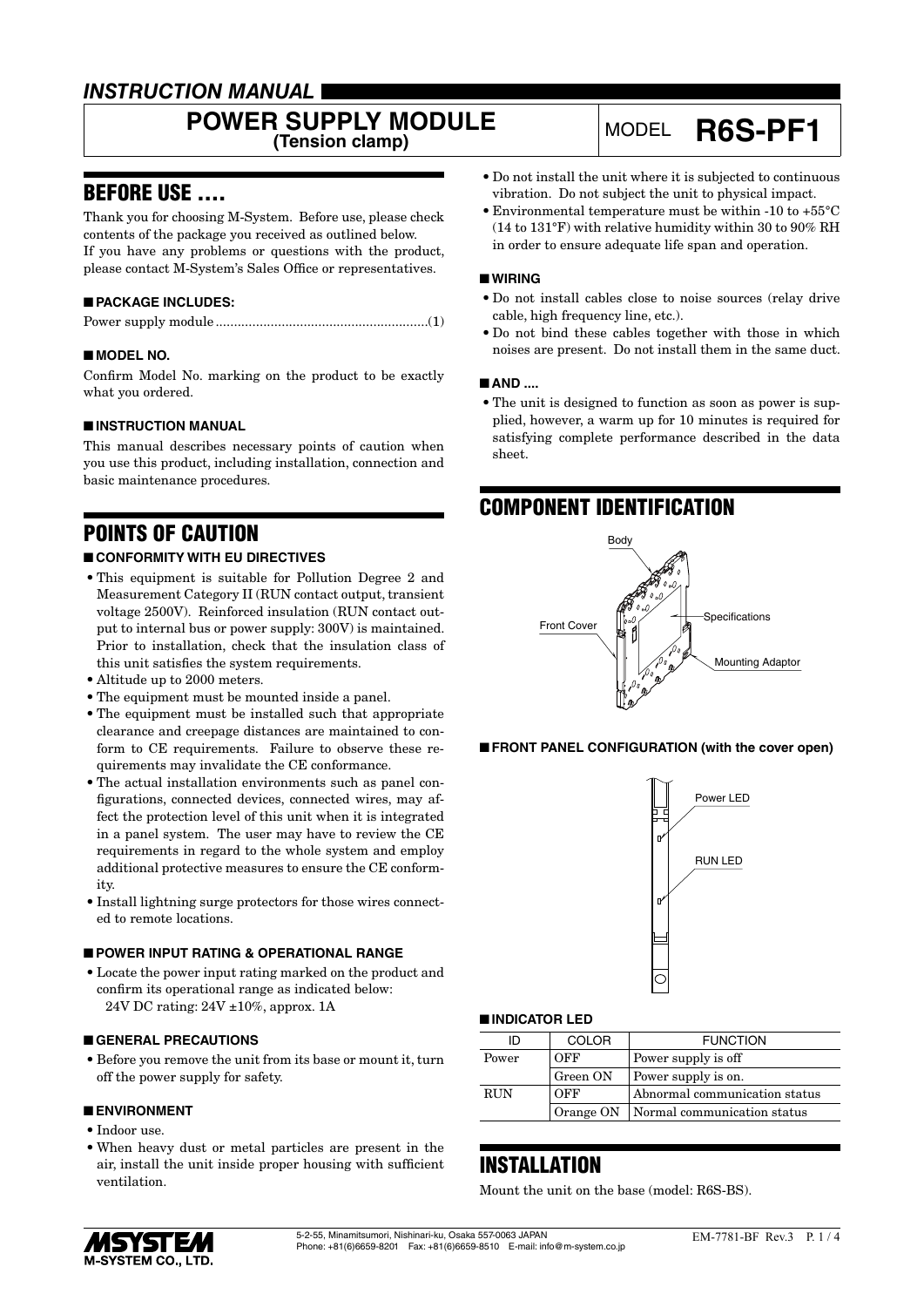## TERMINAL CONNECTIONS

Connect the unit as in the diagram below or refer to the connection diagram on the side of the unit.

#### ■ **EXTERNAL DIMENSIONS unit: mm (inch)**



\*Use a minus screwdriver: tip width 3.8 mm max., tip thickness 0.5 to 0.6 mm

#### ■ **CONNECTION DIAGRAM**

Note: In order to improve EMC performance, bond the FG terminal to ground. Caution: FG terminal is NOT a protective conductor terminal.



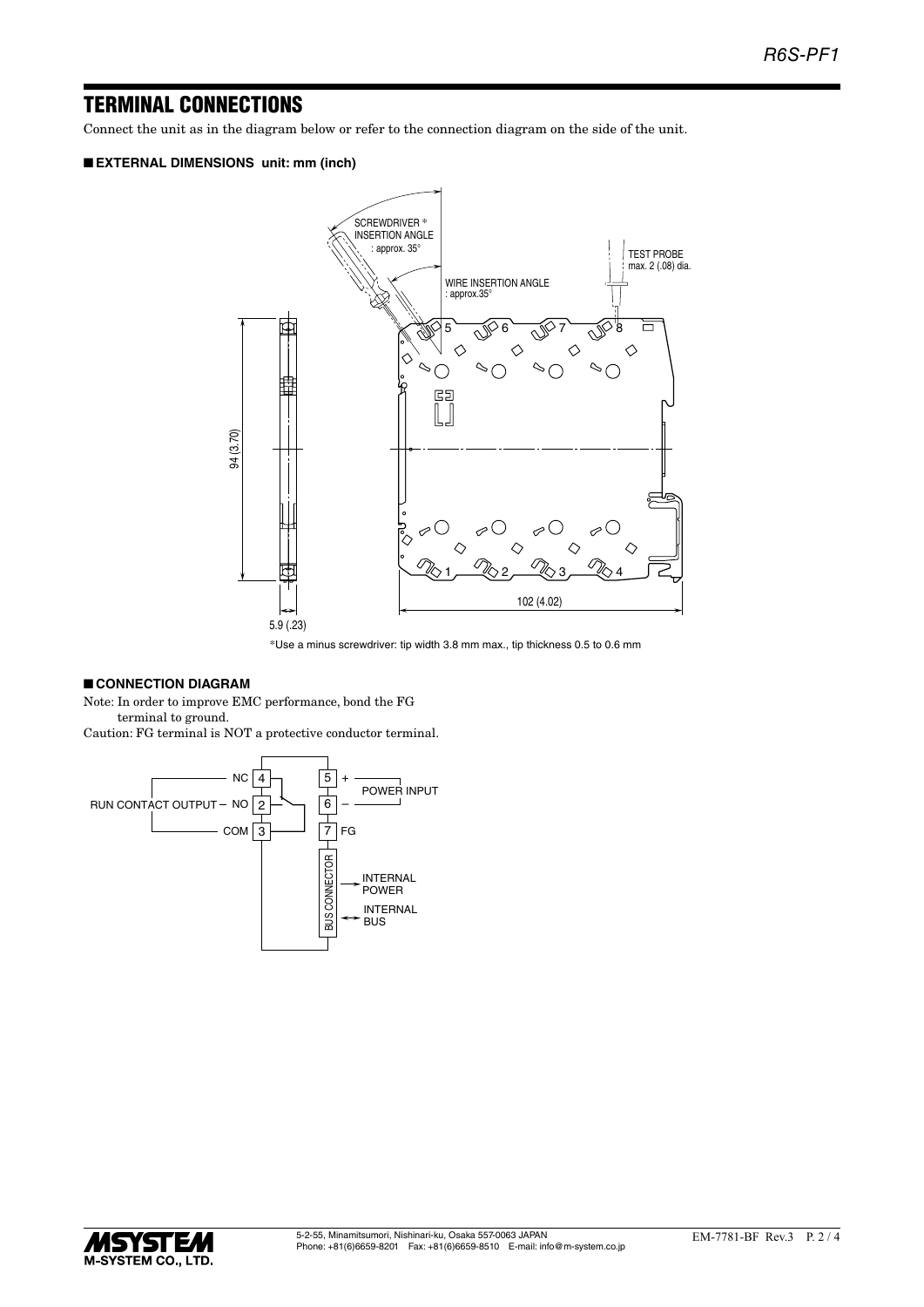#### ■ **WIRING INSTRUCTIONS**

- Applicable wire size
- Solid: 0.2 to 2.5 mm<sup>2</sup> (0.55 to 1.75 dia.) Stranded: 0.2 to 2.5 mm<sup>2</sup> (Tinning wire ends may cause contact failure and therefore is not recommended.)
- Ferruled:  $0.2 \text{ to } 1.5 \text{ mm}^2 (0.55 \text{ to } 1.35 \text{ dia.})$
- Expose wire conductors by 8 mm (0.31").
- **• How to Connect Wires**



1) Insert a minus screwdriver into the wire entry opening, between the clamp and the housing, until its tip hits the bottom where it is firmly held.



2) Insert a wire. Push the screwdriver toward the direction indicated with the arrow in the figure below to widen the opening if necessary.



3) Confirm that the wire tip hits the bottom and pull out the screwdriver in holding it in position.

Confirm that the wire's insulation tube is not caught in the clamp.